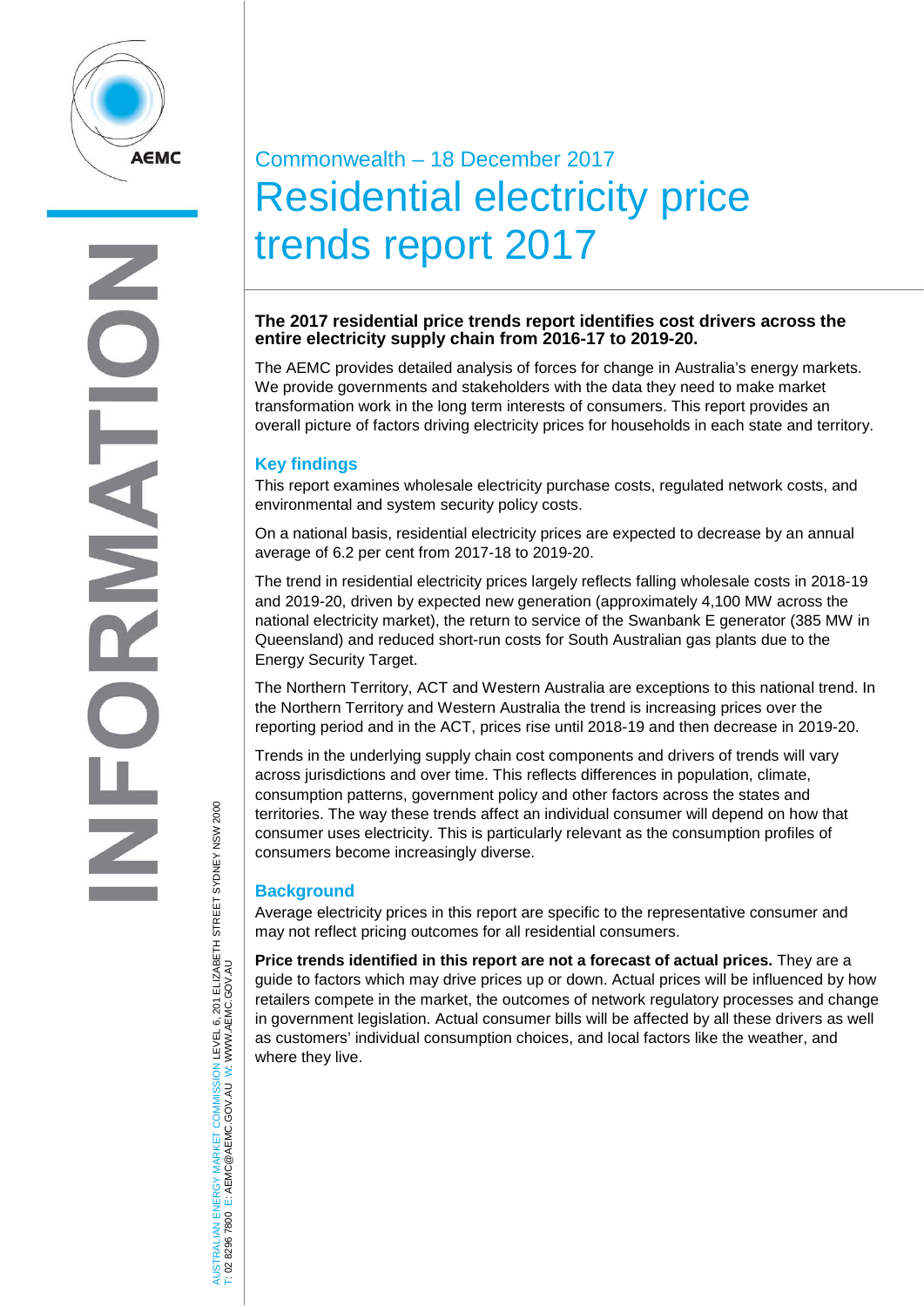### **Trends in residential electricity prices**

Nationally, residential electricity prices are expected to decrease by an average annual rate of 6.2 per cent for the average national consumer from 2017-18 to 2019-20.

Under the terms of reference provided to the AEMC by the COAG Energy Council, a national level summary where the jurisdictional estimates are weighted to determine nationally indicative prices and cost components must be included in this report.

As the national numbers are an average of jurisdictional results that are, in some cases, already averages of several different network regions, they do not reflect the actual costs faced by consumers in Australia. Due to this averaging process, the trends are only indicative.

Jurisdictional estimates have been weighted by the number of residential connections in each jurisdiction. As such, the trends in the national summary most closely reflect the cost trends in the most populous jurisdictions. This also means that the national summary is more representative of trends in the national electricity market that covers the eastern states.

The national weighted average consumption level is 4,596 KWh per year in 2016-17. At this consumption level, the national average total annual bill in 2016-17 is \$1,294, exclusive of GST.

### **Trends in supply chain cost components**

The below figure shows the expected movements in the supply chain cost components for the average national consumer across the reporting period.



|                           | 2016/17          |               | 2017/18      |               | 2018/19 |               | 2019/20 |               |
|---------------------------|------------------|---------------|--------------|---------------|---------|---------------|---------|---------------|
|                           | <b>Base Year</b> |               | Current Year |               |         |               |         |               |
|                           | c/kWh            | $\frac{f}{f}$ | c/kWh        | $\frac{f}{f}$ | c/kWh   | $\frac{f}{x}$ | c/kWh   | $\frac{f}{f}$ |
| Residual                  | 2.52             | \$116         | 2.87         | \$132         | 2.95    | \$135         | 3.03    | \$139         |
| Environmental policies    | 2.01             | \$92          | 1.62         | \$74          | 1.78    | \$82          | 1.93    | \$89          |
| <b>LRET</b>               | 0.65             | \$30          | 0.76         | \$35          | 0.89    | \$41          | 1.03    | \$47          |
| <b>SRES</b>               | 0.36             | \$17          | 0.32         | \$15          | 0.34    | \$15          | 0.32    | \$15          |
| FIT Schemes               | 0.85             | \$39          | 0.37         | \$17          | 0.37    | \$17          | 0.39    | \$18          |
| Other state schemes       | 0.15             | \$7           | 0.16         | \$7           | 0.19    | \$9           | 0.20    | \$9           |
| Wholesale                 | 10.01            | \$460         | 13.23        | \$608         | 11.28   | \$518         | 8.81    | \$405         |
| <b>Regulated networks</b> | 13.63            | \$627         | 13.47        | \$619         | 13.57   | \$623         | 13.67   | \$628         |
| Transmission              | 2.48             | \$114         | 2.36         | \$108         | 2.36    | \$108         | 2.39    | \$110         |
| Distribution              | 11.15            | \$512         | 11.11        | \$511         | 11.21   | \$515         | 11.28   | \$518         |
| Total                     | 28.16            | \$1,294       | 31.19        | \$1,433       | 29.58   | \$1,359       | 27.45   | \$1,261       |

In summary, the expected national movements in each of the electricity supply chain components from 2017-18 to 2019-20 are:

**Wholesale electricity purchase costs:** these costs include purchases from the spot market and financial contracts, ancillary services, market fees and energy losses from transmission and distribution networks.

Overall, wholesale market costs are expected to:

increase by 32.2 per cent in 2017-18

**National residential electricity prices are expected to decrease from 2017-18 to 2019-20, mostly driven by falling wholesale electricity costs.**